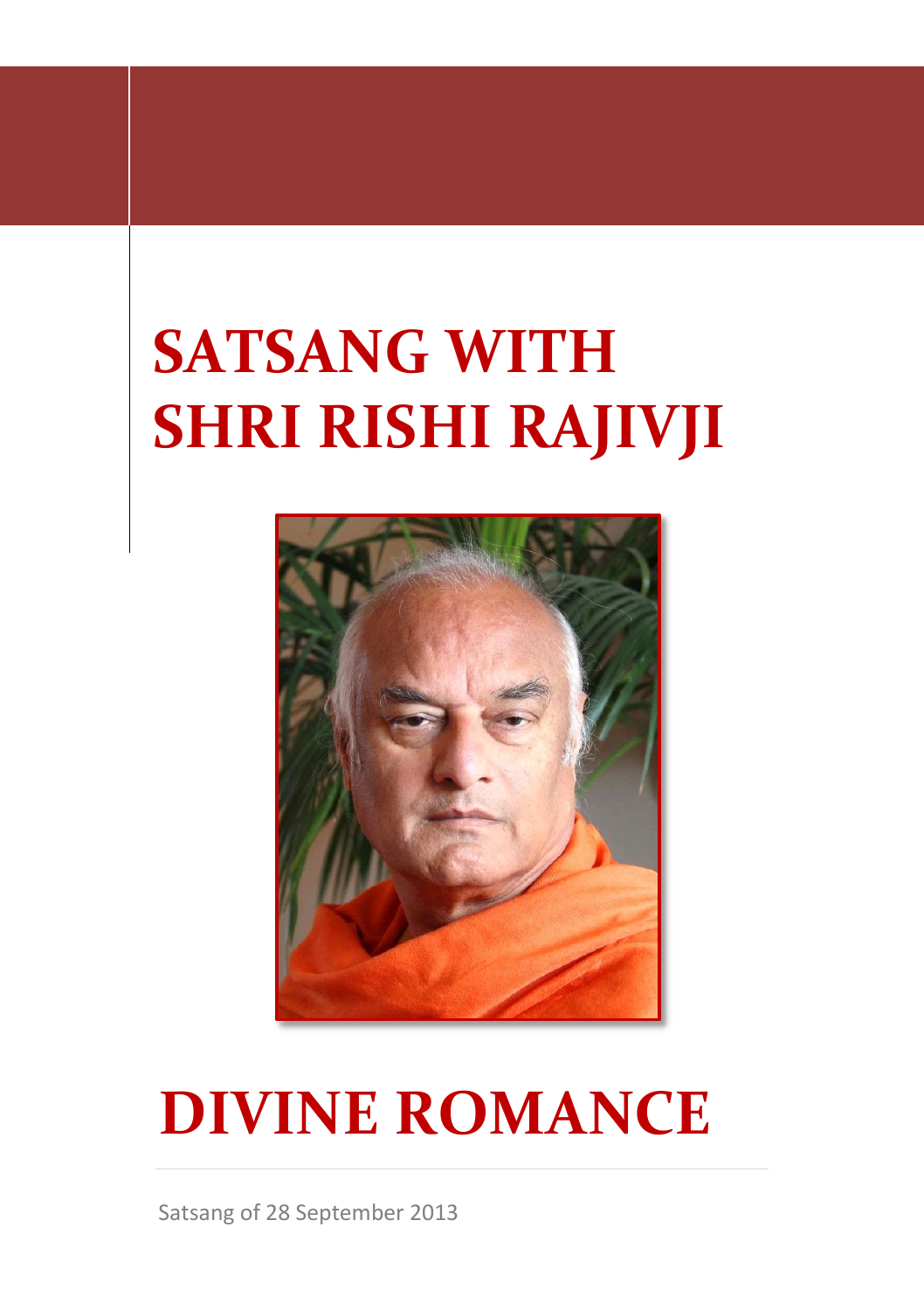## **Satsang with Shri Rishi Rajivji**

### **Divine Romance**

### Transcription of Satsang of 28 September 2013

Copyright **©** by: "Satsang met Rajiv Misra" The Netherlands

> Website: [www.RishiRajiv.org](http://www.rishirajiv.org/)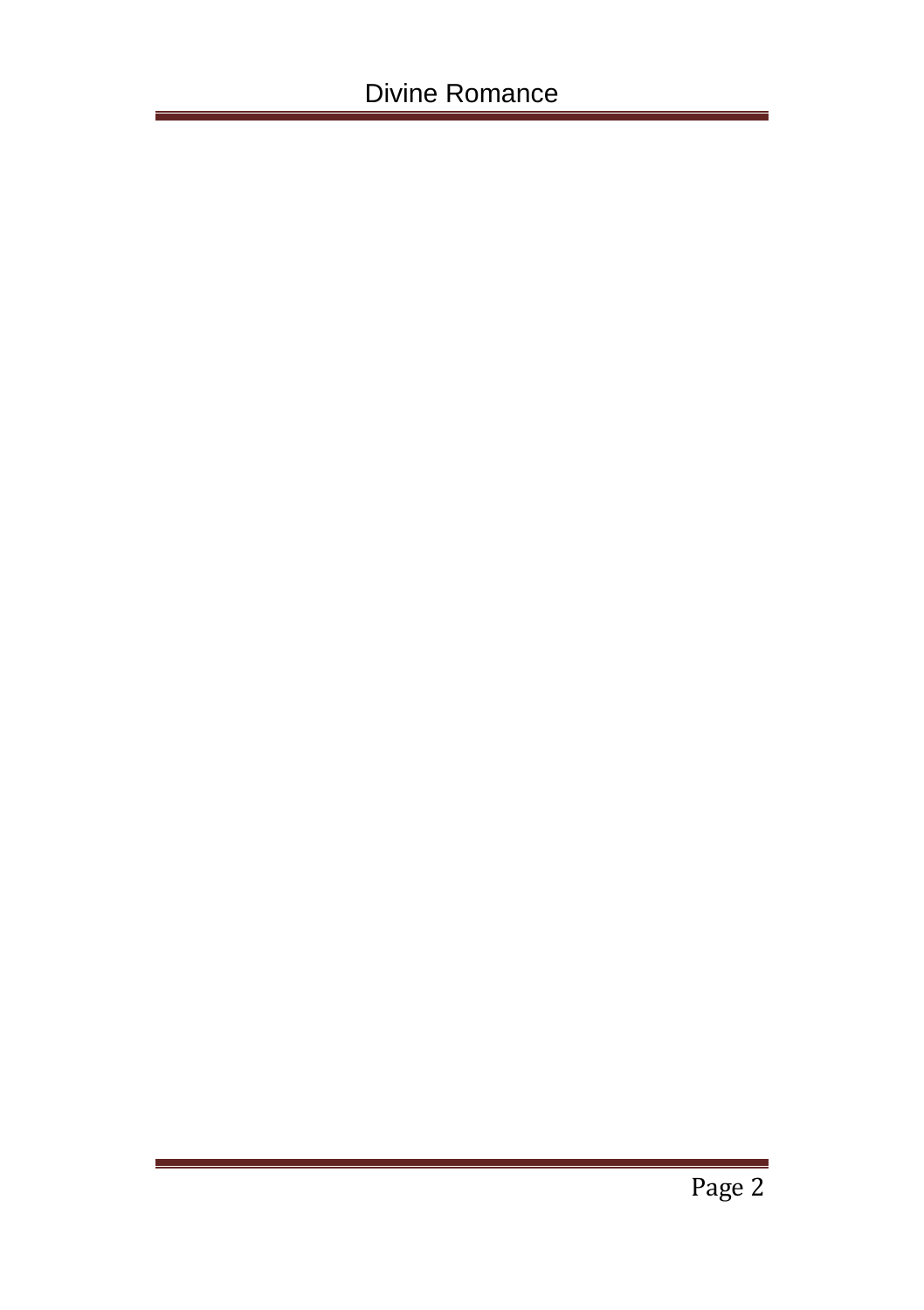#### Question:

Would you be willing to talk about the orientation towards Divine Romance or the Supreme Being? You said perhaps someday you would explain what that is, that Divine Romance, that Sex, that Subject-oriented wisdom.

#### Guruji's answer:

Body oriented romance is neither Romance nor Love nor Sex. That is totally a trap. It is a trap for the jiva, the soul. This is why the cycle of birth and rebirth happens. Divine Romance is complete Oneness. And that Oneness is not the physical oriented oneness. One can never feel Oneness when oriented to the physical form. It is not possible, because form is different. One has to see the Subject. One has to experience the Subject to feel the universal Oneness. That is the state which is called as Tantra or Advaita, the Absolute.

So there is a huge difference between the form-oriented and the Divine. Form-oriented romance, or love, or sex takes you in the trap. Because none of the romance, none of the sex, none of the love, or whatever we call it, is free of any conditioning. Body oriented love, romance, sex, desire, is full of conditioning. It is full of expectations back. It is full of dictating the terms. The moment anybody understands that, "Now so-and-so is talking to me of romance, or so-and-so is talking to me of love," first thing that comes is doubt. That, "Does he really mean it?"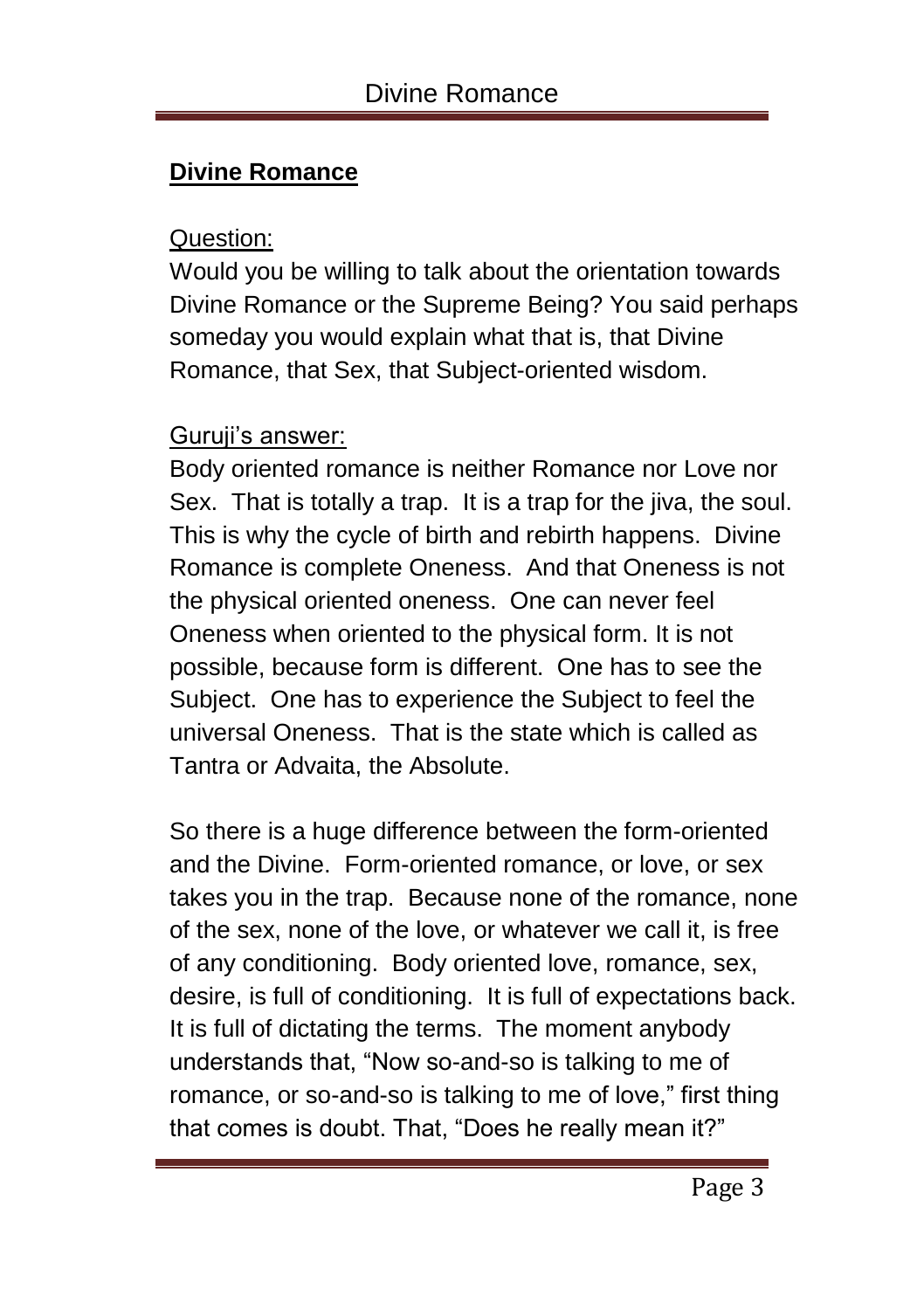So doubt is not on the person. Doubt is on our own self. That, "Yes, can I really use him now? Can I really exploit her now, because he/she is falling in love with me?" Or, "I should see that I am not exploiting her." That also becomes a condition. Usually it goes to exploitation. One or the other condition comes.

It is all form oriented. It is all fear oriented love, condition oriented love. This is why that love is today very good and tomorrow it breaks. And that's why it is a trap. It is a trap because one after the other, one after the other, conditions come. On that, the assumptions come. We never see how dirty our own mind is. We call everybody else wrong. But we don't see how much malice we have in our own self, and accordingly how we project and how we assume. And then we live on our assumptions. Assumption is our own projection of our own malice. And in the process we do not distinguish that whom or what, or how I'm using, how I'm exploiting, how I'm doing anything. The desire comes so strong that we even lose our own discrimination and we don't even know what we are doing. And in that, if somebody says, "Look, this is not right," immediately we start projecting back. And in that, the jiva/soul is trapped.

Jiva is itself free. It is part of the Same. Individually you call it jiva or atman. Cumulatively in every being it is the same, you call it paramatman. Param means Absolute. It is That which is in everybody. The moment it relates with the individuality, it becomes Atman, the Soul, the Self. But it is not separate from That. Because of the form-oriented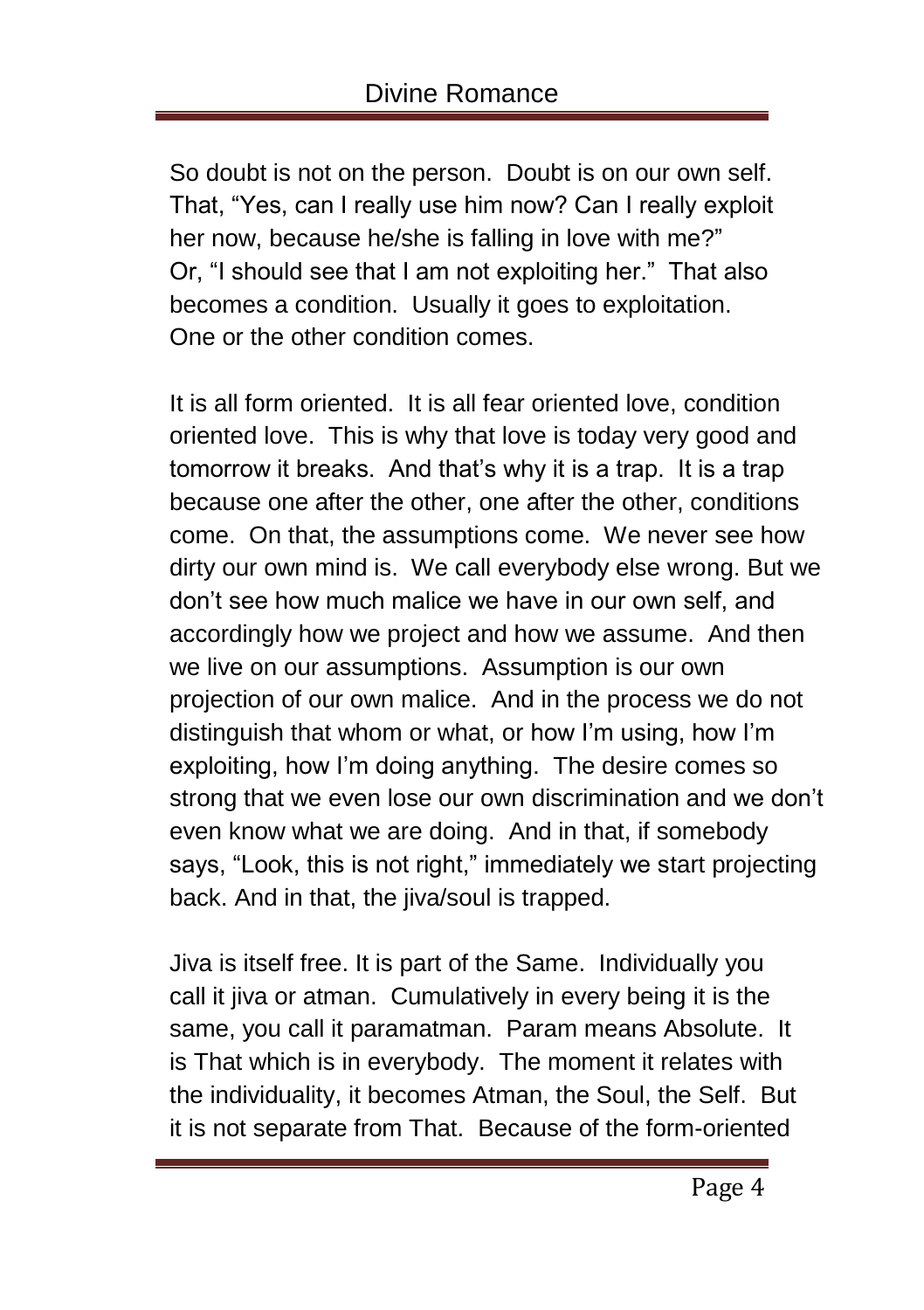identification, this mind comes, and jiva goes in the trap of the form oriented likes and dislikes. And that's where the mind and the identification come. That is what we call as Atma, or we call as Gopi in another word.

Gopi of the Krishna is also Atma. And that individuality wants to do this, wants to get that.

There is always a fear of loss, because individuality is going to be lost. It really doesn't exist. Individuality totally does not exist. That is the maya. That's an illusion. Individuality is an illusion. There is nothing like individuality.

So as long as there is individuality, we become separate from the Absolute. And in that we want to control another individual. We want to have everything for myself. That is what we understand by romance. If somebody is simple, if somebody is easy, if somebody is loving, if somebody is caring, then he becomes "My toy". He is in my possession. He is in my control. Now I have control; I can do whatever I want. If somebody is not in our control, "Oh, he's such a stupid person," and we just start blaming the person. Even if the easy person comes in our control, we start judging, suspecting, assuming, "This is wrong, that is wrong. Okay, now get out." That's how the body-oriented romance ends. It is never permanent. Therefore, there's always the fear of loss.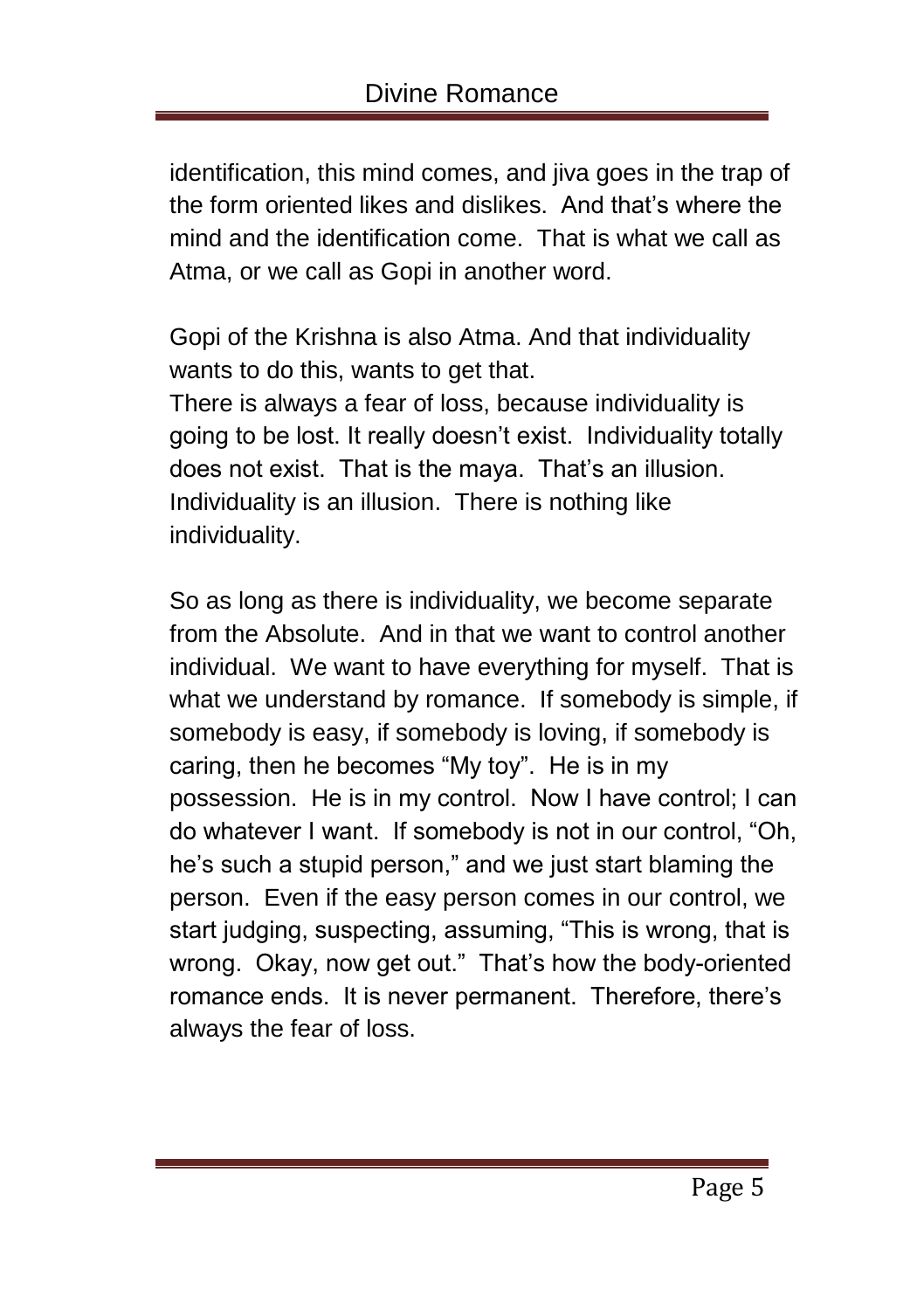Now this Gopi, this Atman, is mind oriented individuality, which is not separate.

The spiritual journey means moving from body to the Spirit. That's it. There's no other spiritual journey. Understand it. Spiritual journey does not mean, "Okay, now I'm going beyond, and I'm going to astral traveling." That all is mind-fucking. Nothing else.

Form is the external most expression. So all the understanding about the form and identification of 'me as the form' should break. From the form-oriented, or object-oriented, you have to come to the subject-oriented and move toward the Spirit, the Atman, the Soul. This is a spiritual journey.

In Sanskrit they call this as Adhyatma. Adhyatma means 'study of the Self.' So when the mind turns to the Self, then slowly and slowly the understanding comes. Where was I in the trap? What object-oriented drama was there? And, because of that, all the energy of the mind, all the energy of this individuality is totally tortured. We torture it because we lose the energy into all this mental conditioning. We are wrong. We are having conditions. But we don't accept it. Why? "I will feel embarrassed." Both embarrassment and non-embarrassment, have to go.

The moment you recognize, "I am wrong," immediately embarrassment comes. And that embarrassment goes so strong, that even in the public if you use certain words, "Oh, you are embarrassing me." So we are so much conditional, these conditions are the network which our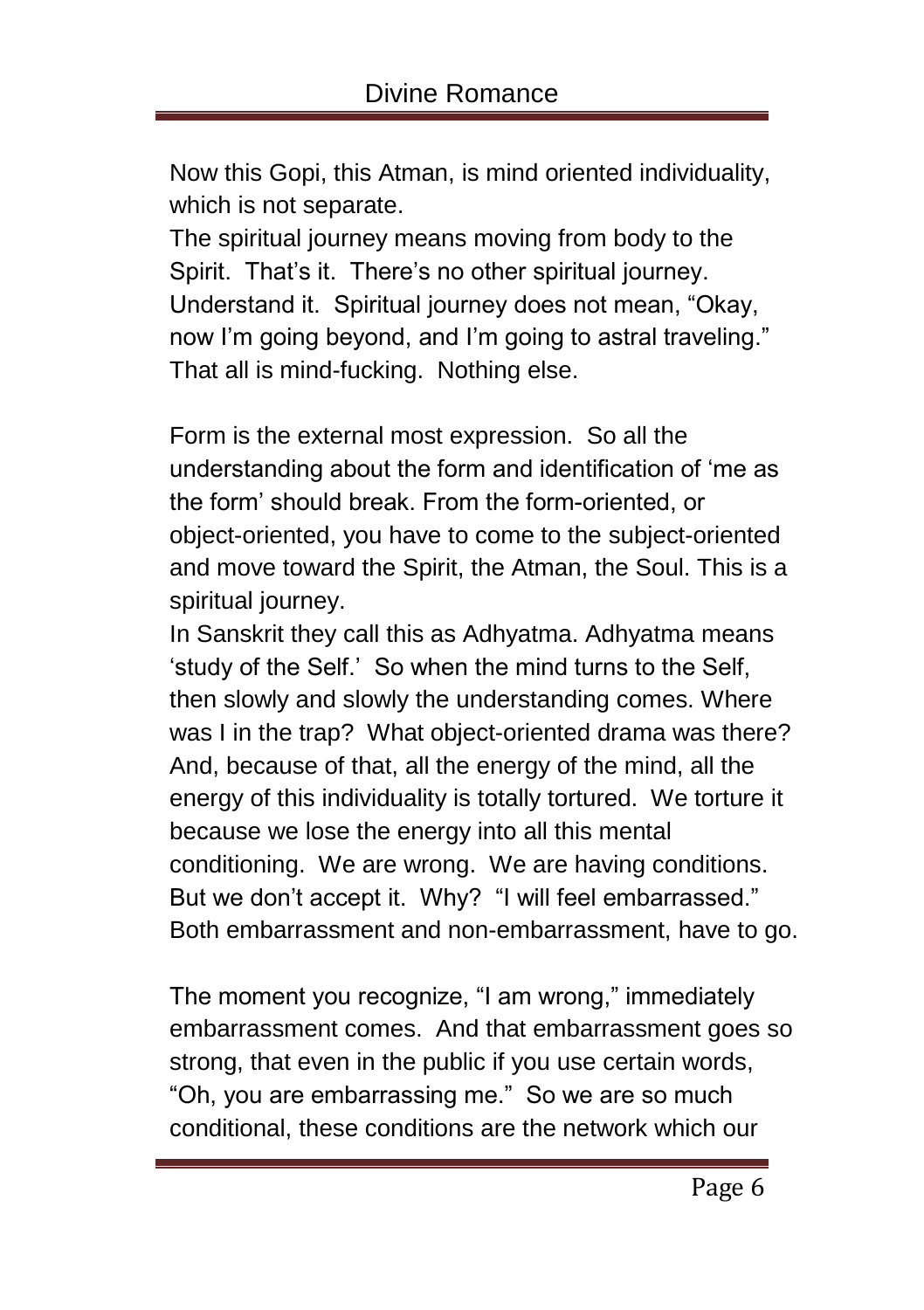mind keeps on making one after the other, one after the other. And these conditions are the network, the trap, which does not let us feel the freedom. Trap is nothing but our own conditions which we have built up in our own mind according to our identification. Nothing else.

As a man you have different condition. As a woman you have different conditions. And then the nature comes from the past life, that is the causal body, that our conditions are built on what pattern, what nature we have had in a past life. Somebody's quiet in this life, somebody's expressive, somebody's not expressive, somebody's this, somebody's that… So that nature varies in everybody. That is the causal body. So these conditions we make up on the basis of our nature and our identification. And we go into the trap of it. That is maya. That is illusion. That is cycle of birth and rebirth. Very simple.

When moving from form to the Spirit, slowly and slowly you understand what is the trap, where were you caught up. And how much difficult it is to break our own conditions. How much difficult it is to come out of our own basic nature.

If somebody is a great miser, if somebody has brought from the past life a miserly nature and if this person has to give one penny to somebody, he will always think of profit and loss. "I am giving one penny. What will I get back? I am giving this, what will I get back? Why am I giving this? What will I get back?"

But if, without any reason, if somebody gives one penny to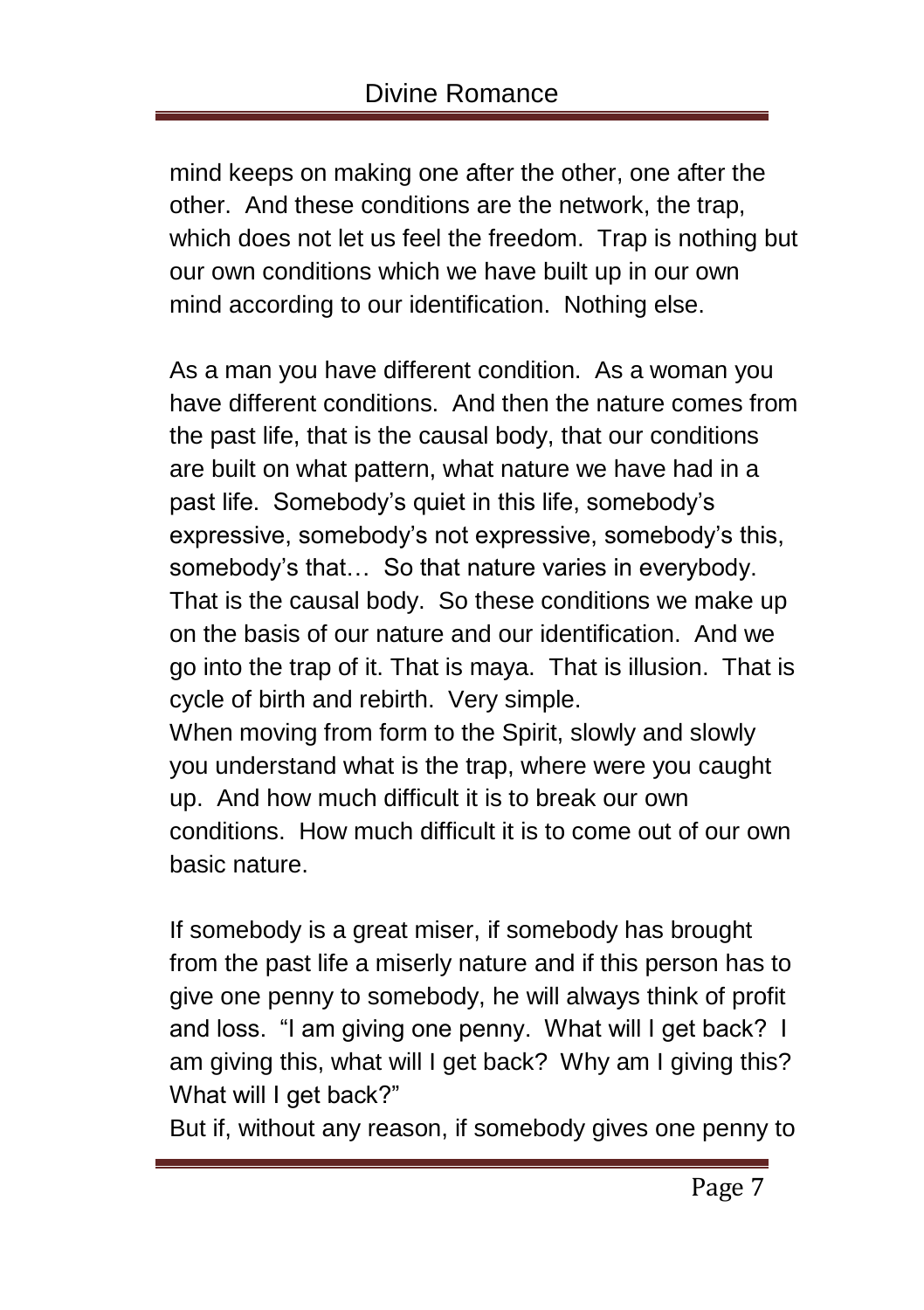somebody, no matter how miser the person is, you feel happiness inside, a joy inside. We don't recognize this because of the trap of our own conditioning of the past life. We overlook it. And, in that, we do not see that how the other mind is becoming free. "I have given everything for the sake of return, of getting the control. And there is somebody who is totally unconditional and who's just giving everything whatever you want."

So instead of taking that habit in us of the unconditional freedom, we start taking the person as our slave. Look at the difference. Instead of accepting it that, "Look how free somebody's taking care," instead we think that, "Okay, this is our advantage. Take advantage of it. And have the control." Right?

So mind is in the trap of all these things. This is how the jiva falls in the trap of it. When slowly and slowly we move within, slowly you start turning back, then you experience that at what smallest point you are in the trap.

When we slowly start moving, when somehow or other, the interest becomes deeper and deeper, and you start recognizing, "Okay, this is because of my own behavior, my own character," (which I have told so many times), then You start coming back slowly and slowly. Your mind starts subsiding. Result? Your conditions start dropping because you are seeing slowly and slowly the uselessness of the conditions. And you start feeling yourself easier and easier, as the conditions drop. Recognizing that where the trap was, you drop your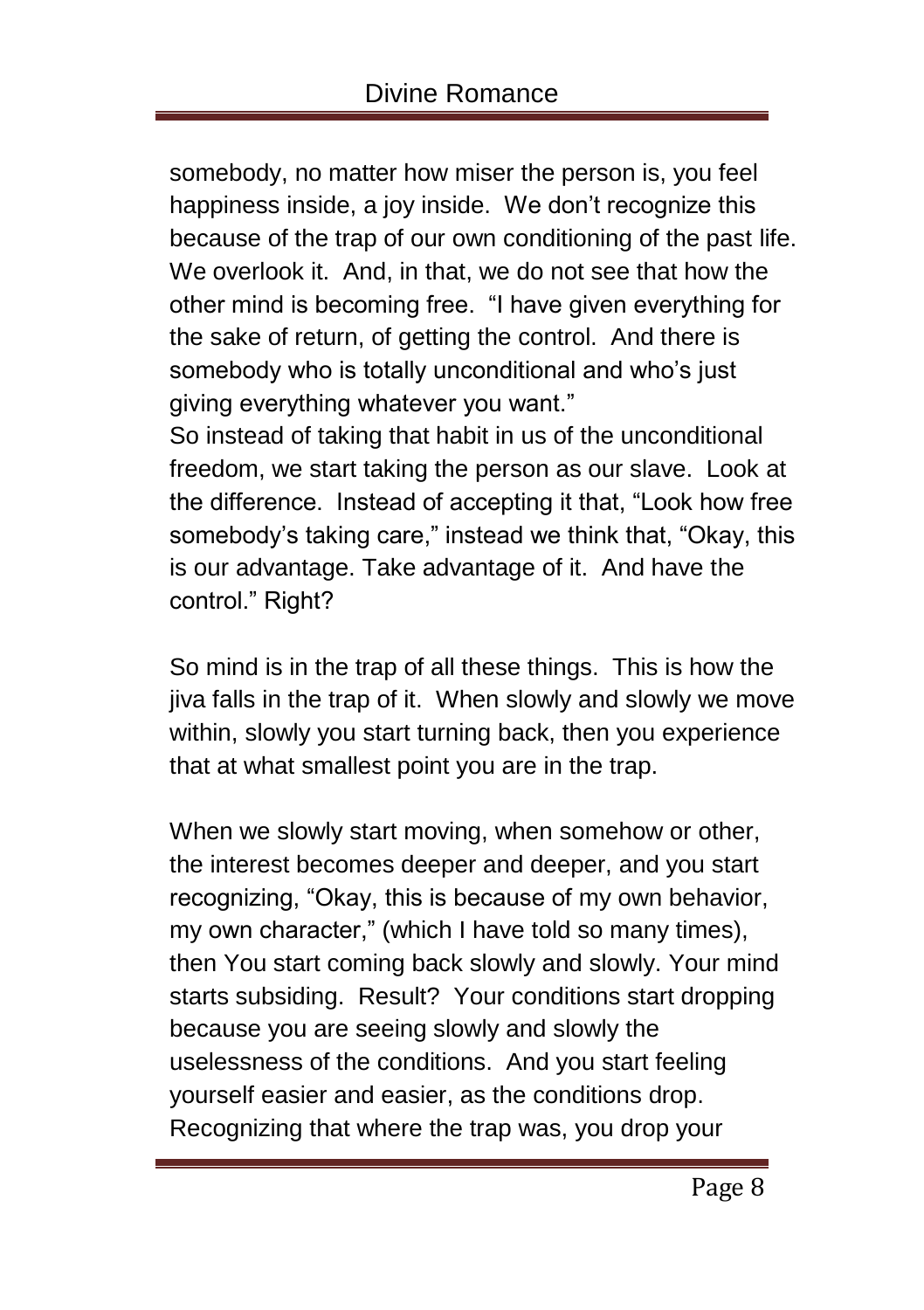conditions. You become slowly and slowly aware that how your nature was interfering with your own identification. It becomes less and less and less. It's not that you drop anything. It's just that it goes off by itself. Means: Your object-orientedness is going slowly and slowly to Subject-orientedness. And that is when they say that Krishna takes the incarnation.

When Krishna was born, it was a dark night. That's what they say. It was a dark night. Nothing was visible. His mother was in the prison. Uncle was waiting to come and kill him. All the traps were there. The moment He takes birth, the incarnation happens, first thing is that the locks break. And Krishna takes birth. He's taken out, shifted to a different place. The whole story is there.

The rising of the River Yamuna is there. And the snake with the five hoods, he comes and covers Krishna. That's a beautiful thing that I will talk some other time. He was born, he was taken--you might have seen the picture--by his father. And then the river was rising, but the five-hooded snake, thousand-hooded snake on which Lord Vishnu sleeps, they say, he came and he covered him from the rain, and then he was shifted. At a different place Krishna's foster mother, Yashoda, gave birth to a girl, and that baby was brought back into the prison. And that's it. Everything was as it is.

Now in the mind, in the Gopi, we are all in the prison of our conditions. It is very difficult to come out of this; it is very difficult to think beyond our own conditions. Very, very,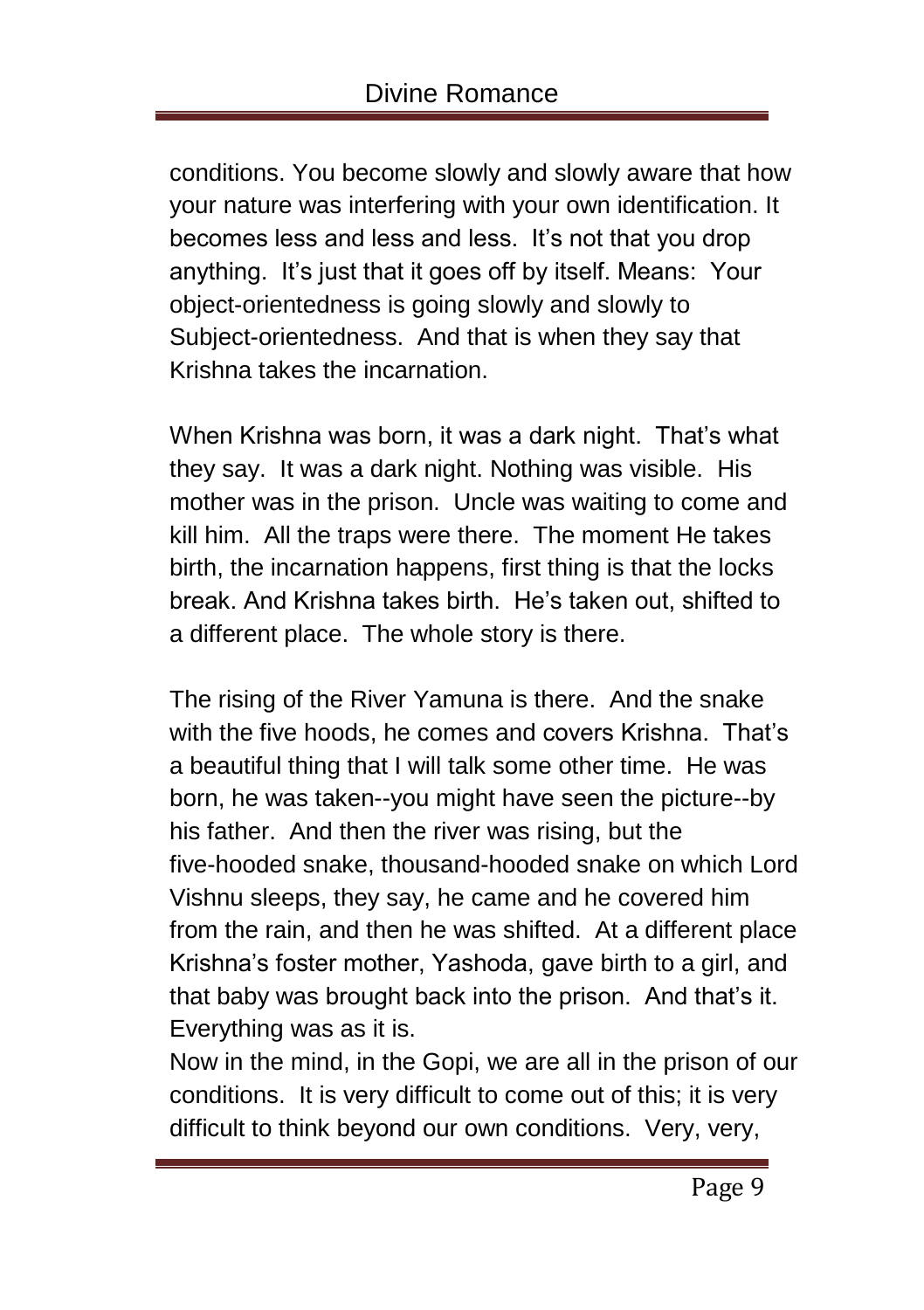very difficult. Every thought of ours is based on, "What benefit am I going to get out of it?" Anything? Even in spirituality. "What benefit am I going to get out of it? What worldly benefit am I going to get out of it?" "I want to get realization. I want enlightenment. I want this. I want the freedom from the tension. I want the freedom from the cycle of birth and rebirth. I want the freedom from …." Whenever this freedom is required, it means you have a fear. Means you want a benefit. "What benefit can I get out of going to Satsang? What benefit am I going to get out of controlling myself?" If we don't see the better benefit, we never control ourselves. We always see what gain is behind it.

Gainlessness. As long as gain is your motivation, you don't even touch the skin of Divine Romance. Because whenever there is a gain behind it, the play will never happen. It is about give and take. When give and take and benefit goes, in anything in the world, when slowly and slowly this mental conditioning breaks, that's when the Krishna takes birth and the locks open. At one point it happens that the locks start opening.

So this Gopi, which is in the trap of the lock of our own conditions, our own nature, when slowly and slowly the birth of Krishna happens, it means your discrimination starts developing sharper. Birth of Krishna is against all odds. 'All odds' are what? Worldly traps, worldly conditions, they are all odds.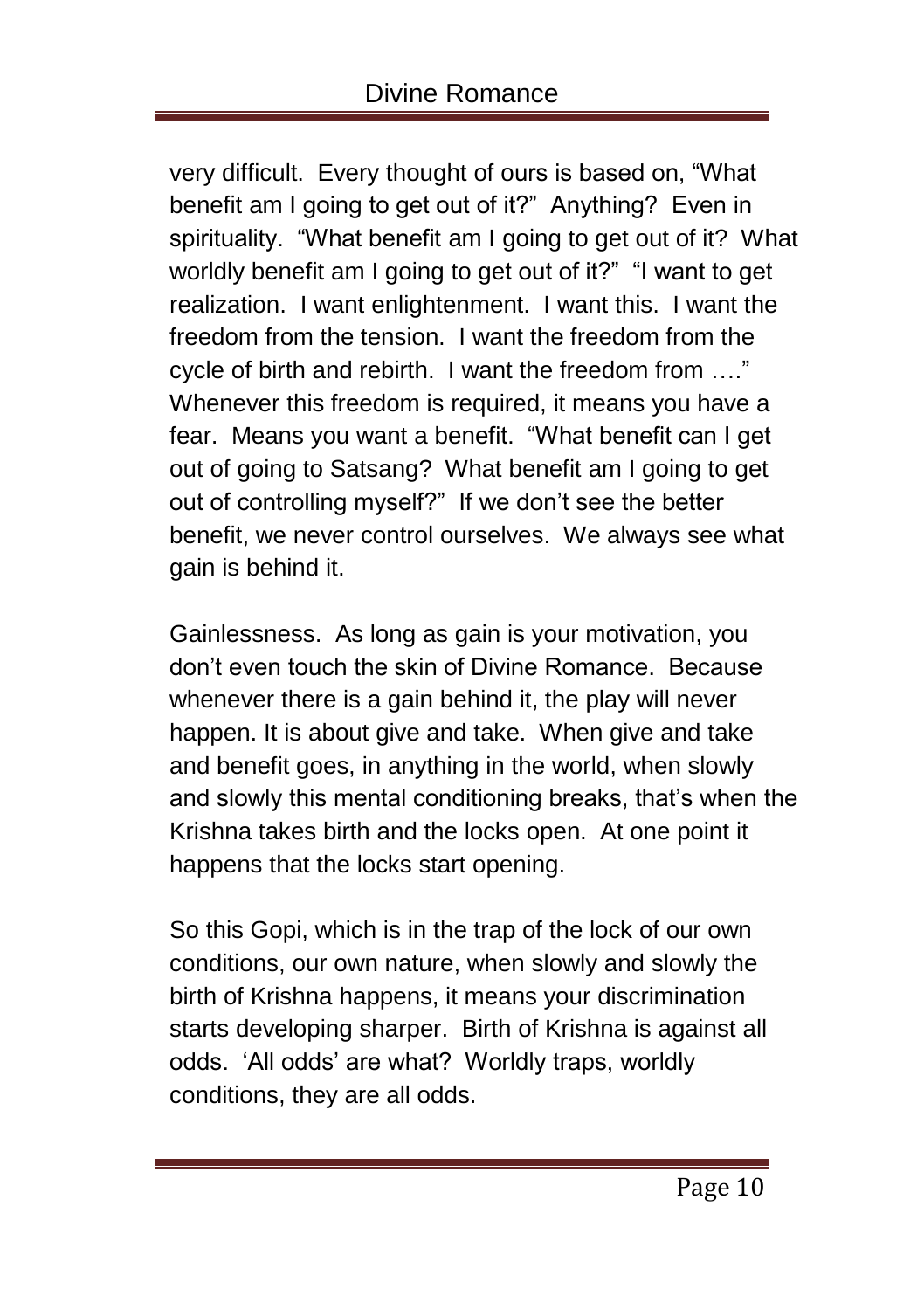Yamuna rising means the stream of the desires rise and rise and rise and rise. Who covers at that time? The thousand-hooded snake is your mind. So firm determination: "No! I have to come out of my conditions." That protects you from the rain. Rain of newer desires and desires and desires. This all is the development of the Gopi, the Soul. Slowly and slowly from object to Subject. And you realize "How my thought was object-oriented, desire-oriented, likes-oriented, dislikes-oriented. In that whole process, I forgot my existence.

Then slowly and slowly the interest in all that fades. You start recognizing the Joy of Existence. That the Joy of Existence, when it increases and increases and increases, then with all the desires, all the capability to desire, all the capability to make conditions, all the capability to make likes and dislikes, with all the capabilities..; you have the capability to take a decision, but you don't do it. You have a capability to desire, but you don't desire. You have a capability to make conditions, but you don't do it. You have a capability to resist, but you don't. You have a capability get something, but you don't. You have a capability to move, but you don't. You have a capability to sleep, but you don't. You have a capability to judge anybody, but you don't. Every capability is there, but you don't do anything.

You don't do anything because you recognize the uselessness of it. This is called as lack of do-ership.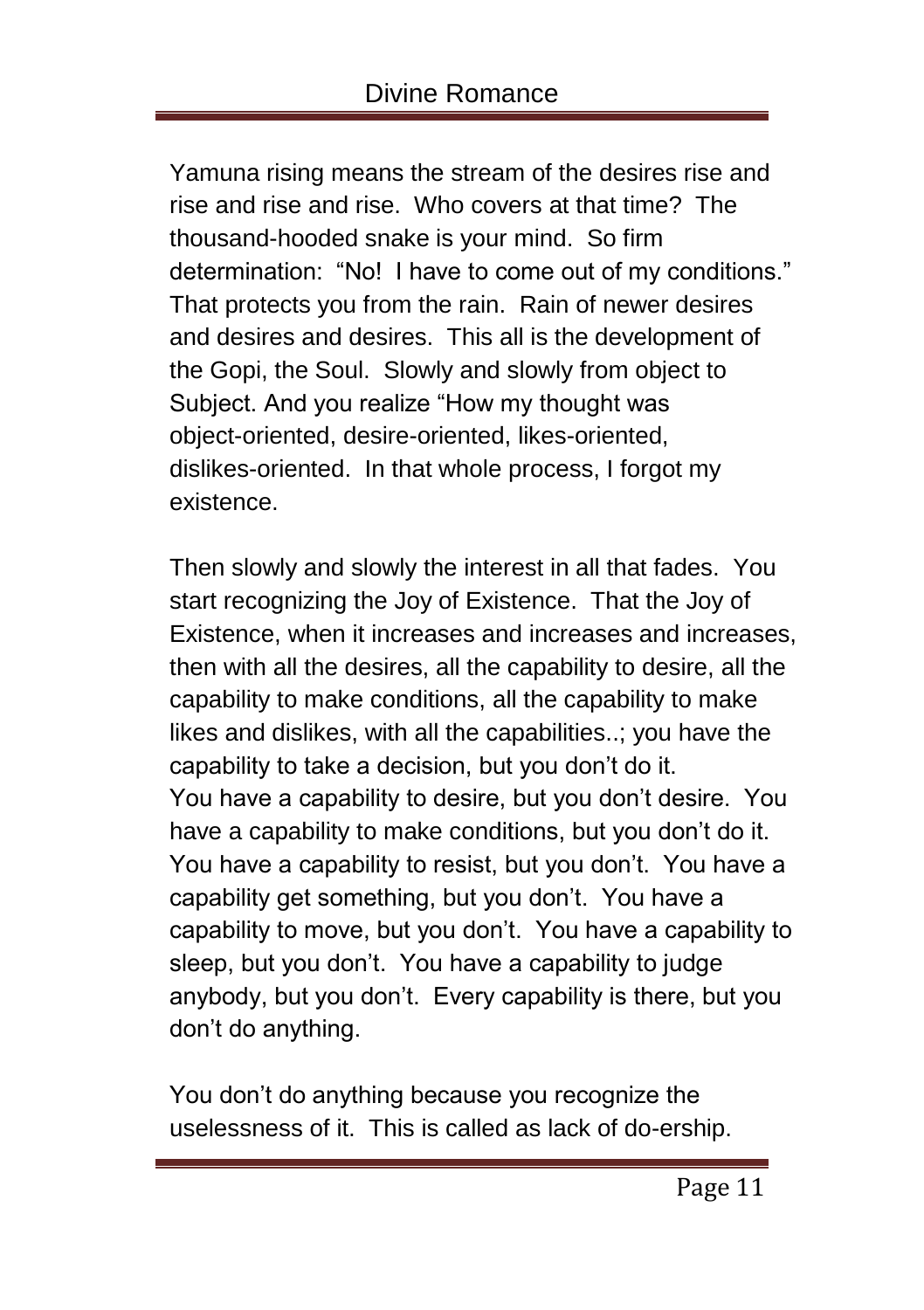We just talk of, "My do-ership is gone, my this thing is gone, my that thing is gone," but recognize what I'm talking about. You have a capability to say, "No," to anything, but you don't. You have a capability to accept, but you don't. You have a capability to assume, but you don't. There's nothing else in the mind but the Subject. That is meant by, "Don't think."

You have a capability to get carried away by your thought, but you don't. When that state comes, when you are totally not in the trap, then your whole energy goes into the Self. You enjoy the greatest of the Joy of Existence.

Just a little identification is left. But that "I" is different. That "I" is totally different. That identification is totally different. You recognize your own universality. THEN the play begins. THEN the Romance begins. The Real Romance is there. Why? Because there is no fear. All form-oriented romances are having the fear of separation. In the Divine Romance, there is no fear of separation. It is not possible to be separated. Then there are no conditions, no judgment. I cannot even describe what happens. That is called as Maharas. The Gopi becomes one with the Krishna. Gopi is the Soul, the individuality. Krishna is universality. They become One. They were One. They are One. It is. I won't even called it a "they" or "that." One. No they, no these, no she, no you, no me. Nothing. All the reasons of judgment, of individuality, merges. The reason to be individual also merges with the capacity to feel identification of individuality still.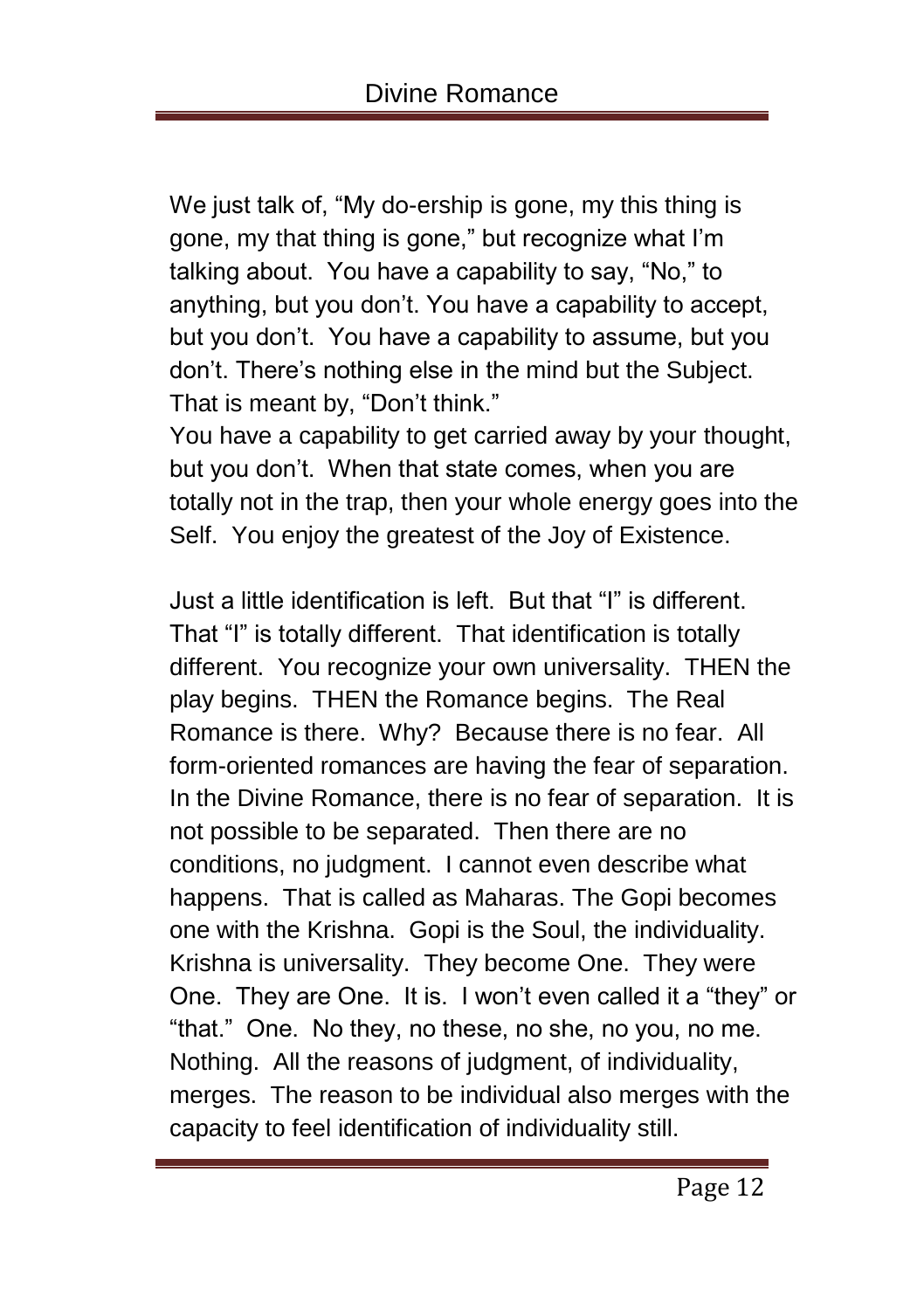Then the recognition is different. Recognition of the whole world is different.

In that Divinity, there are no two. It's not possible. That is the Romance. Body goes somewhere else. You don't even care. Who's coming, who's going, who's taking, who's not taking, you don't care because everything is the same. Even the world and its movement and everything whatever you see, you start seeing the stability in the world. Because You are stable, then everything is stable. This is my realization. Nothing is going. Nothing is happening. Everything is there, but nothing is happening. There's nothing new, there's nothing old. There's only 'as it is.' Neither future nor past. Everything is as it is.

Divine Romance. It's unending. The Real Joy you enjoy only when you know that you cannot break. As long as the identification of the separation is there, there can be no Romance. Everything happens on the basis of the fear and the shortness of the time and this and that and on the basis of advantage. In that, when there's neither past nor there's future, nor there's fear of loss, nor there's any conditioning, nor there is any wish to do anything, when you merge with all your capabilities, means you don't have any wish to do anything. Then everything is happening as it is. That is the Void of the Consciousness which they call "No Wish." Emptiness. Result? Externally, whosoever realizes it, whosoever goes into that, becomes quieter, and quieter, and quieter. Nothing else.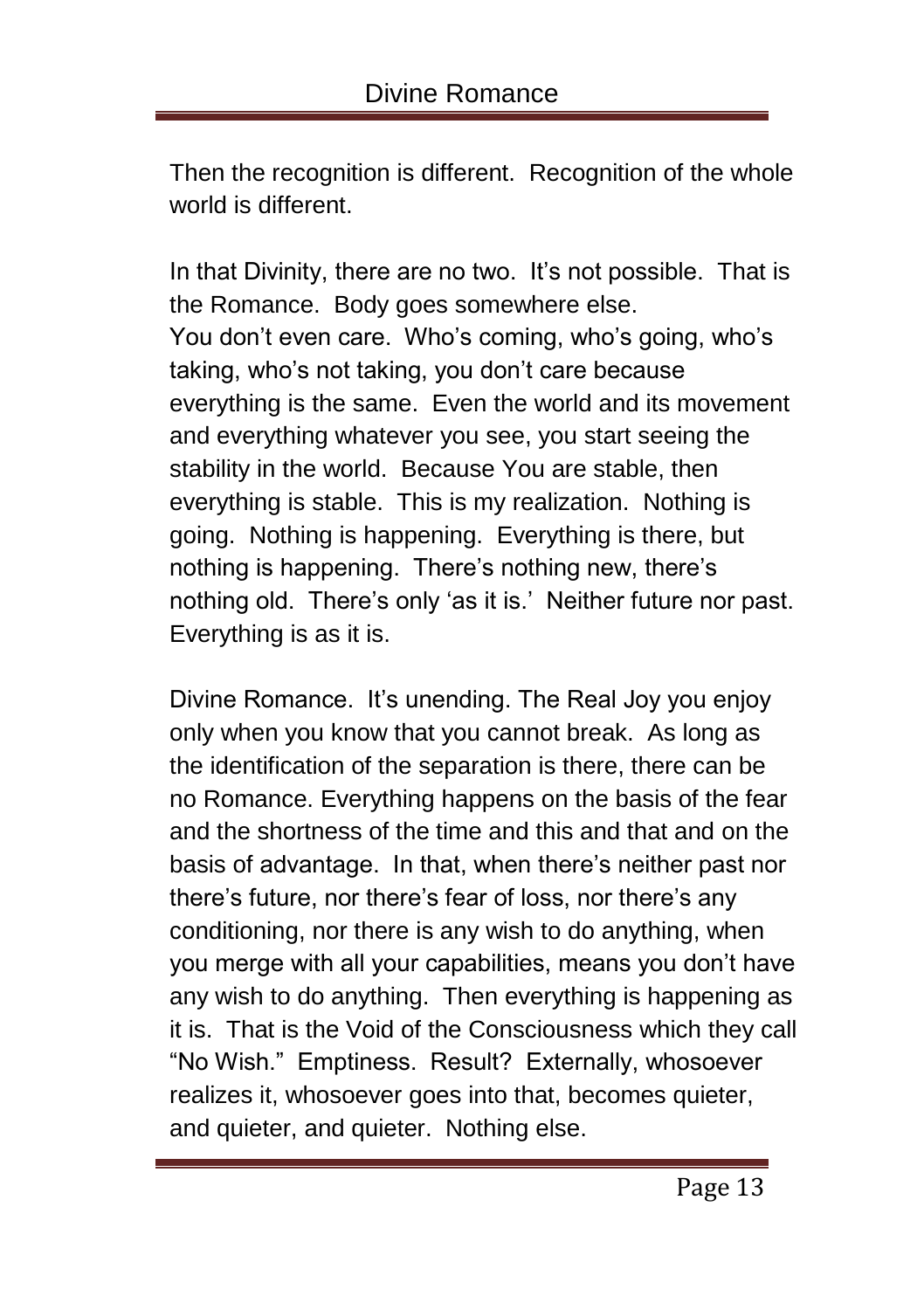Then you enjoy the play in that quietness. That Romance is the romance of quietness. Romance of silence. That is the Sex, the subtlest experience. Neither there was anything, nor there will be anything. Neither you lost anything, nor are you going to gain anything. You still have mind. As long as you are living in this body, you have to finish that karma. But karma is doing its own job, whatever it is. You are not doing anything. Let karma be busy with its own drama. You are happy.

Everything is happening without you doing it. The Divinity of the Romance, once you feel so much One, then neither it is male nor it is female. And what idea of romance we have? Male and female. Isn't it? When there's neither male nor female, nor body itself is there, individuality itself goes; forget about male-female. Then what is that kind of romance? When there's no two, then what is that romance? That is the Real Romance.

It's like deepest of the sleep. What is the romance in the sleep? For romance you need to play. Listen to this. In the deepest of the sleep, what is the romance? All this is romance. Even God vanishes there. Everything vanishes in the deepest of the sleep.

But in the Divine Romance, the deepest of the sleep even becomes the play. You guys will not understand that. When there's nothing else, then you play with whatever you were being played with. You play with that which was playing you. Roles change. More then that I will not go, because you guys will not understand. And you will start